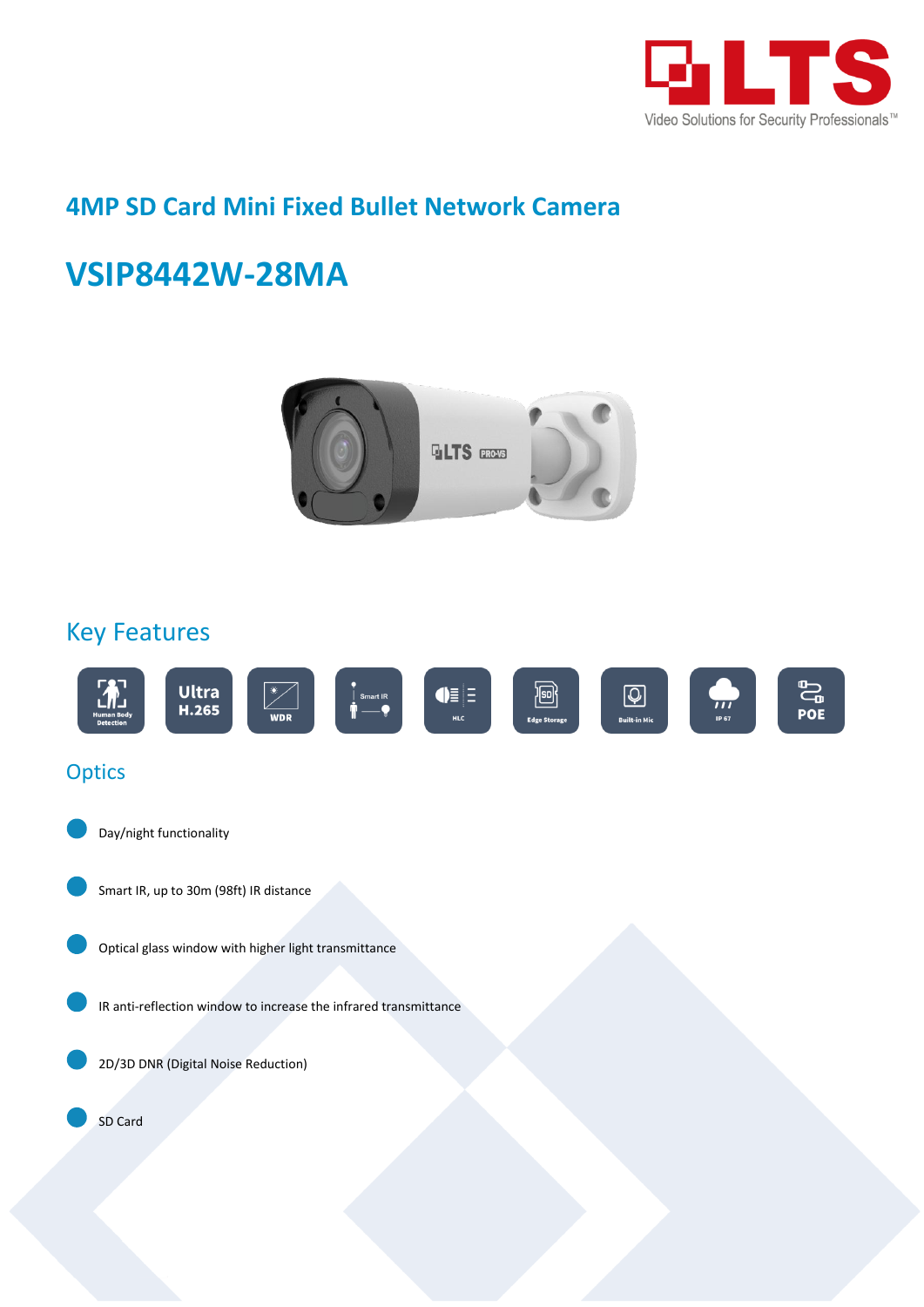

## Compression

Ultra 265, H.265, H.264, MJPEG

ROI (Region of Interest)

#### Network

ONVIF Conformance

#### **Structure**



Wide temperature range: -30°C ~ 60°C (-22°F ~ 140°F)





3-Axis

# Specifications

|                         | <b>VSIP8442W-28MA</b>                       |            |                                  |             |      |                   |              |  |
|-------------------------|---------------------------------------------|------------|----------------------------------|-------------|------|-------------------|--------------|--|
| Camera                  |                                             |            |                                  |             |      |                   |              |  |
| Sensor                  | 1/3", 4.0 megapixel, progressive scan, CMOS |            |                                  |             |      |                   |              |  |
| Lens                    | 2.8mm@F2.0                                  |            |                                  |             |      |                   |              |  |
| <b>DORI Distance</b>    | Lens (mm)                                   | Detect (m) |                                  | Observe (m) |      | Recognize (m)     | Identify (m) |  |
|                         | 2.8                                         | 63.0       |                                  | 25.2        | 12.6 |                   | 6.3          |  |
|                         | 4.0                                         | 90.0       |                                  | 36.0        | 18.0 |                   | 9.0          |  |
| Angle of View (H)       | $107.8^\circ$                               |            |                                  |             |      |                   |              |  |
| Angle of View (V)       | $57.0^\circ$                                |            |                                  |             |      |                   |              |  |
| Angle of View (O)       | $140.1^\circ$                               |            |                                  |             |      |                   |              |  |
| Adjustment angle        | Pan: $0^{\circ} \approx 360^{\circ}$        |            | Tilt: $0^\circ \approx 90^\circ$ |             |      | Rotate: 0° ~ 360° |              |  |
| Shutter                 | Auto/Manual, $1 \approx 1/100000$ s         |            |                                  |             |      |                   |              |  |
| Minimum Illumination    | Colour: 0.01 Lux (F2.0, AGC ON)             |            |                                  |             |      |                   |              |  |
|                         | OLux with IR on                             |            |                                  |             |      |                   |              |  |
| Digital noise reduction | 2D/3D DNR                                   |            |                                  |             |      |                   |              |  |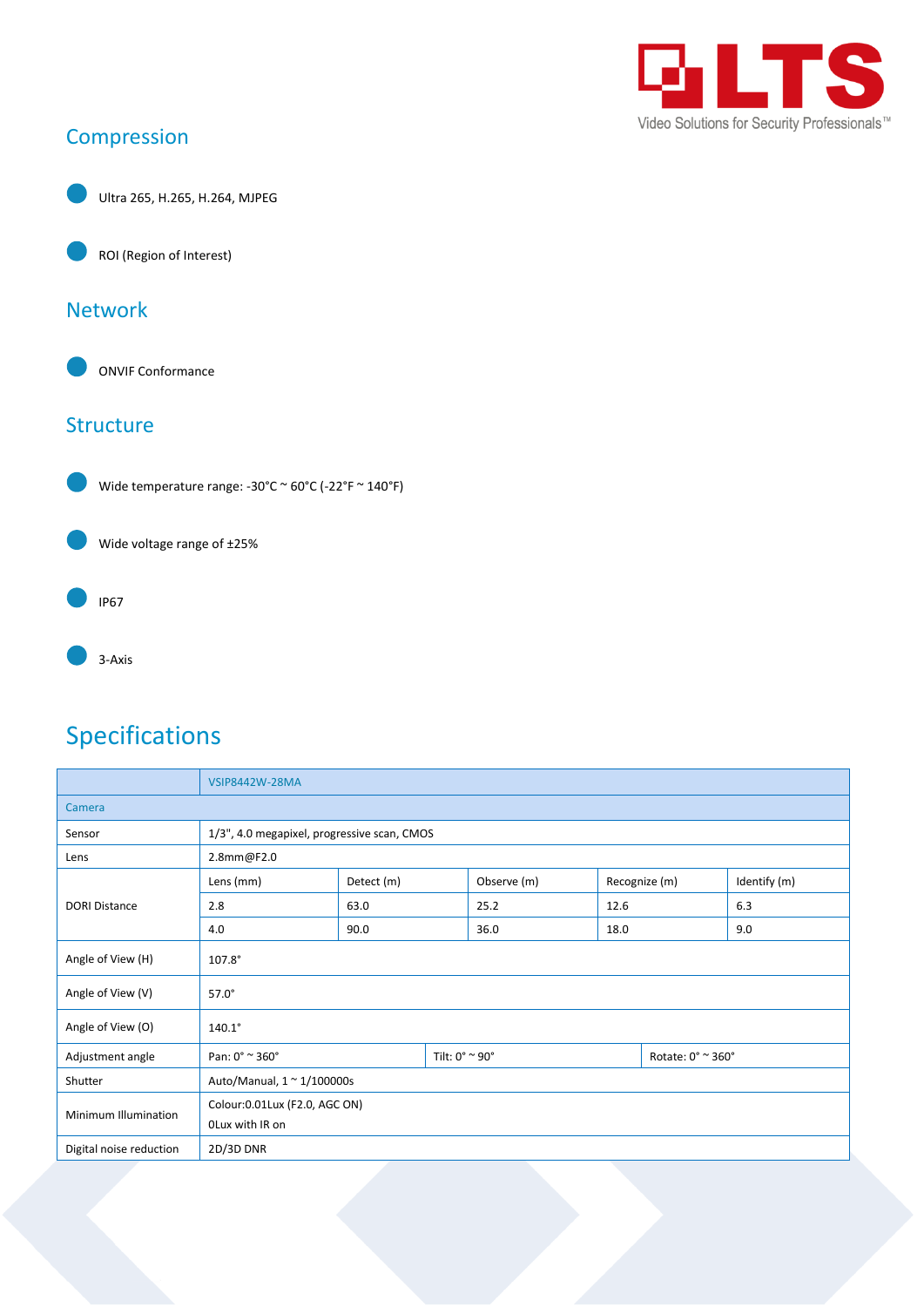

| Day/Night                 | IR-cut filter with auto switch (ICR)                                                                                                                                                                              |  |  |  |
|---------------------------|-------------------------------------------------------------------------------------------------------------------------------------------------------------------------------------------------------------------|--|--|--|
| S/N                       | >56dB                                                                                                                                                                                                             |  |  |  |
| IR Range                  | Up to 30m (98 ft) IR range                                                                                                                                                                                        |  |  |  |
| Wavelength                | 850nm                                                                                                                                                                                                             |  |  |  |
| IR On/Off Control         | Auto/Manual                                                                                                                                                                                                       |  |  |  |
| Defog                     | <b>Digital Defog</b>                                                                                                                                                                                              |  |  |  |
| <b>WDR</b>                | 120dB                                                                                                                                                                                                             |  |  |  |
| Video                     |                                                                                                                                                                                                                   |  |  |  |
| Video Compression         | Ultra 265, H.265, H.264, MJPEG                                                                                                                                                                                    |  |  |  |
| H.264 code profile        | Baseline profile, Main Profile                                                                                                                                                                                    |  |  |  |
| <b>Frame Rate</b>         | Main Stream: 4MP (2592*1520), Max 30fps; 4MP (2560*1440), Max 30fps; 3MP (2304*1296), Max<br>30fps;1080P(1920*1080), Max30fps<br>Sub Stream: 4CIF (704*576), Max 30fps;<br>Third Stream: CIF (352*288), Max 30fps |  |  |  |
| Video Bit Rate            | 128 Kbps~16 Mbps                                                                                                                                                                                                  |  |  |  |
| <b>OSD</b>                | Up to 4 OSDs                                                                                                                                                                                                      |  |  |  |
| Privacy Mask              | Up to 4 areas                                                                                                                                                                                                     |  |  |  |
| ROI                       | Up to 2 areas                                                                                                                                                                                                     |  |  |  |
| <b>Motion Detection</b>   | Up to 4 areas                                                                                                                                                                                                     |  |  |  |
| Image                     |                                                                                                                                                                                                                   |  |  |  |
| White Balance             | Auto/Outdoor/Fine Tune/Sodium Lamp/Locked/Auto2                                                                                                                                                                   |  |  |  |
| Digital noise reduction   | 2D/3D DNR                                                                                                                                                                                                         |  |  |  |
| Smart IR                  | Support                                                                                                                                                                                                           |  |  |  |
| Flip                      | Normal/Vertical/Horizontal/180°                                                                                                                                                                                   |  |  |  |
| HLC                       | Supported                                                                                                                                                                                                         |  |  |  |
| <b>BLC</b>                | Supported                                                                                                                                                                                                         |  |  |  |
| Audio                     |                                                                                                                                                                                                                   |  |  |  |
| Audio Compression         | G.711                                                                                                                                                                                                             |  |  |  |
| Suppression               | Supported                                                                                                                                                                                                         |  |  |  |
| Sampling Rate             | 8KHZ                                                                                                                                                                                                              |  |  |  |
| <b>Storage</b>            |                                                                                                                                                                                                                   |  |  |  |
| <b>Edge Storage</b>       | Micro SD, up to 256GB                                                                                                                                                                                             |  |  |  |
| Network Storage           | ANR                                                                                                                                                                                                               |  |  |  |
| <b>Smart</b>              |                                                                                                                                                                                                                   |  |  |  |
| <b>Behavior Detection</b> | Human Body Detection                                                                                                                                                                                              |  |  |  |
| <b>Network</b>            |                                                                                                                                                                                                                   |  |  |  |
| Protocols                 | IPv4, IGMP, ICMP, ARP, TCP, UDP, DHCP, RTP, RTSP, RTCP, DNS, DDNS, NTP, FTP, UPnP, HTTP, HTTPS, SMTP, SSL                                                                                                         |  |  |  |
| Compatible Integration    | ONVIF (Profile S, Profile G, Profile T), API                                                                                                                                                                      |  |  |  |
| Web Browser               | Plug-in required live view: IE9+, Chrome 41 and below, Firefox 52 and below                                                                                                                                       |  |  |  |
|                           | Plug-in free live view: Chorme 57.0+, Firefox 58.0+, Edge 16+, Safari 11+                                                                                                                                         |  |  |  |
| Interface                 |                                                                                                                                                                                                                   |  |  |  |
| Network                   | 1 RJ45 10M/100M Base-TX Ethernet                                                                                                                                                                                  |  |  |  |